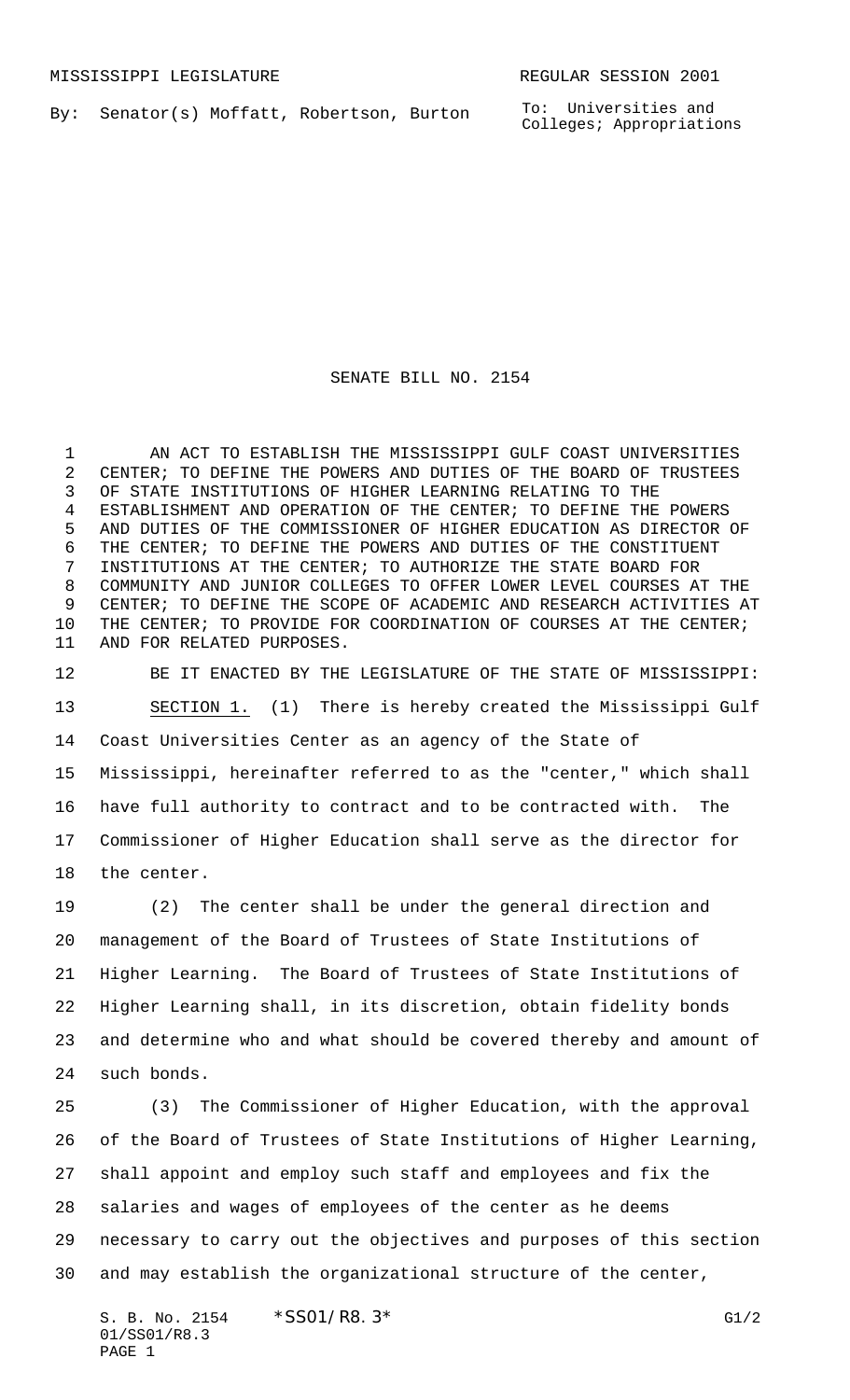which shall include the creation of any divisions necessary to implement the duties assigned to the center.

 (4) The Board of Trustees of State Institutions of Higher Learning is empowered and authorized to provide for the planning and construction of the center which shall be a multi-institutional higher education complex located on the Mississippi Gulf Coast central to, and equally accessible to the counties of Hancock, Harrison and Jackson, on the land designated therefor. The center shall include physical plant and facilities necessary to accommodate and house the classrooms and necessary administrative offices of the constituent institutions which shall include all universities under the jurisdiction of the Board of Trustees of State Institutions of Higher Learning. The board of trustees shall have full authority to offer such undergraduate level junior and senior courses that may be required for completion of the universities' bachelor's degree programs at the center, and to offer graduate and postgraduate level courses that may be required for universities' masters and doctorate programs. (5) The State Board for Community and Junior Colleges shall have full authority to offer lower undergraduate level freshman and sophomore courses for students attending the Mississippi Gulf Coast Universities Center with the approval of, and under a

 cooperative agreement with, the Board of Trustees of State Institutions of Higher Learning.

S. B. No. 2154 \* SS01/R8.3\* 01/SS01/R8.3 PAGE 2 (6) The Board of Trustees of State Institutions of Higher Learning shall have responsibility for the administration of the center. By so designating the board of trustees as administrator for the center, the Legislature hereby expresses its intent that the center shall have a relationship of close cooperation and coordination with the several universities but that the center shall not be under the control or influence of any single institution. With the approval of the board of trustees, academically eligible center staff may hold appointment to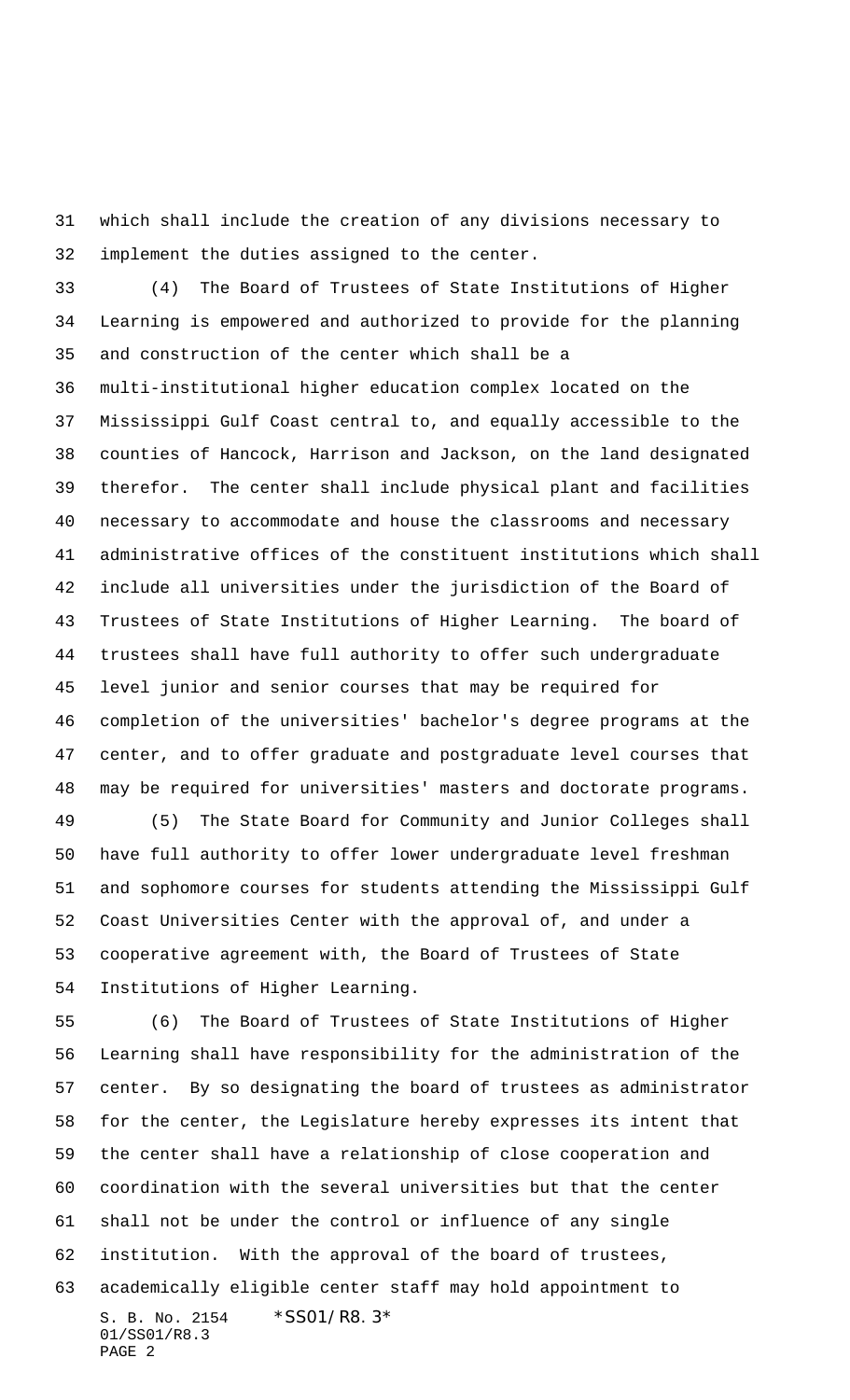faculties of state universities and university faculty members may be assigned to the center to conduct classes and research. The Board of Trustees of State Institutions of Higher Learning shall require that the presidents of each university under its jurisdiction designate a person responsible for activities at the center in carrying out its responsibilities related to coordinating, assisting, monitoring and reporting on activities at the center.

 (7) The Board of Trustees of State Institutions of Higher Learning may exercise the following powers relating to the center:

 (a) To promulgate rules and regulations for the safety of students, employees and property located within the center;

 (b) To promulgate rules and regulations providing for the operation and parking of vehicles upon the grounds, driveways 78 or roadways within the center;

 (c) To cede jurisdiction for the enforcement of traffic 80 laws on campus;

 (d) To institute and carry out a system of registration and identification of vehicles owned or operated by students, faculty and staff attending or employed by the constituent 84 institutions and center staff; and

 (e) After notification to the affected president of a constituent university, to resolve a conflict concerning an academically- or operationally-related issue at the center. The board shall have the authority to make the final decision to resolve the issue presented to it, and such decision shall be binding on all of the constituent institutions affected.

S. B. No. 2154 \*SS01/R8.3\* 01/SS01/R8.3 PAGE 3 (8) On or before a date to be set by the Board of Trustees of State Institutions of Higher Learning, and in accordance with board of trustees policies and procedures, the board of trustees shall coordinate and the constituent institutions shall submit to the board of trustees, academic and facility master plans for the constituent institutions to provide classes or research services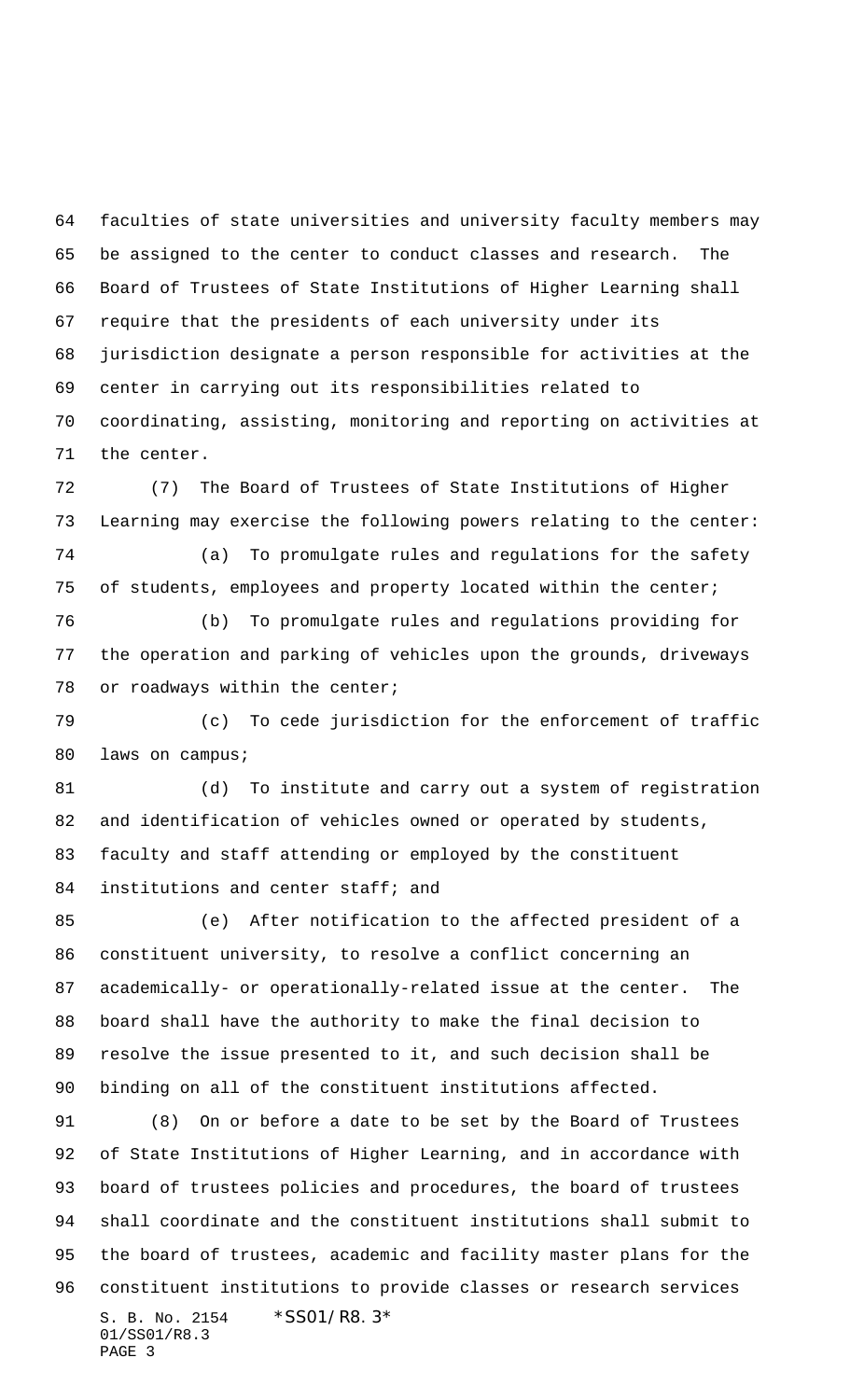at the center. The coordinated academic and facility master plans shall address all multi-institutional issues at the center that the board of trustees determines to be relevant to the role and mission of each institution and academic program requirements for fulfilling that role and mission. The board of trustees shall review the master plans and shall order revisions to the extent that the plans fail to maximize efficiency and academic program effectiveness. When approved by the board of trustees, the academic and facility master plans shall submit a report thereon to the Legislature.

 (9) The center may identify and obtain research funds and other grants from public and private sources, and may contract with universities and other entities to effected needed priority economic development related research projects affecting the Mississippi Gulf Coast.

 (10) The center may advise the various agencies and departments of state government located on the Mississippi Gulf Coast regarding research needs and programs and shall assist in the establishment of such programs where needed. These programs shall be coordinated by the center in order to minimize duplication of effort, to maximize utilization of data and equipment and to standardize procedures for the more efficient pursuit of research. Communities, counties, districts, development groups and other such organizations may call upon the center for informational services, and specific research projects may be undertaken by the center for such organizations on a contract basis. The center may provide advice and counsel, consistent with its duties, to the private business community located on the Mississippi Gulf Coast, and specific research projects may be undertaken by the center for private business on a contract basis.

 (11) The Attorney General of the state shall be legal counsel to the center.

S. B. No. 2154 \* SS01/R8.3\* 01/SS01/R8.3 PAGE 4